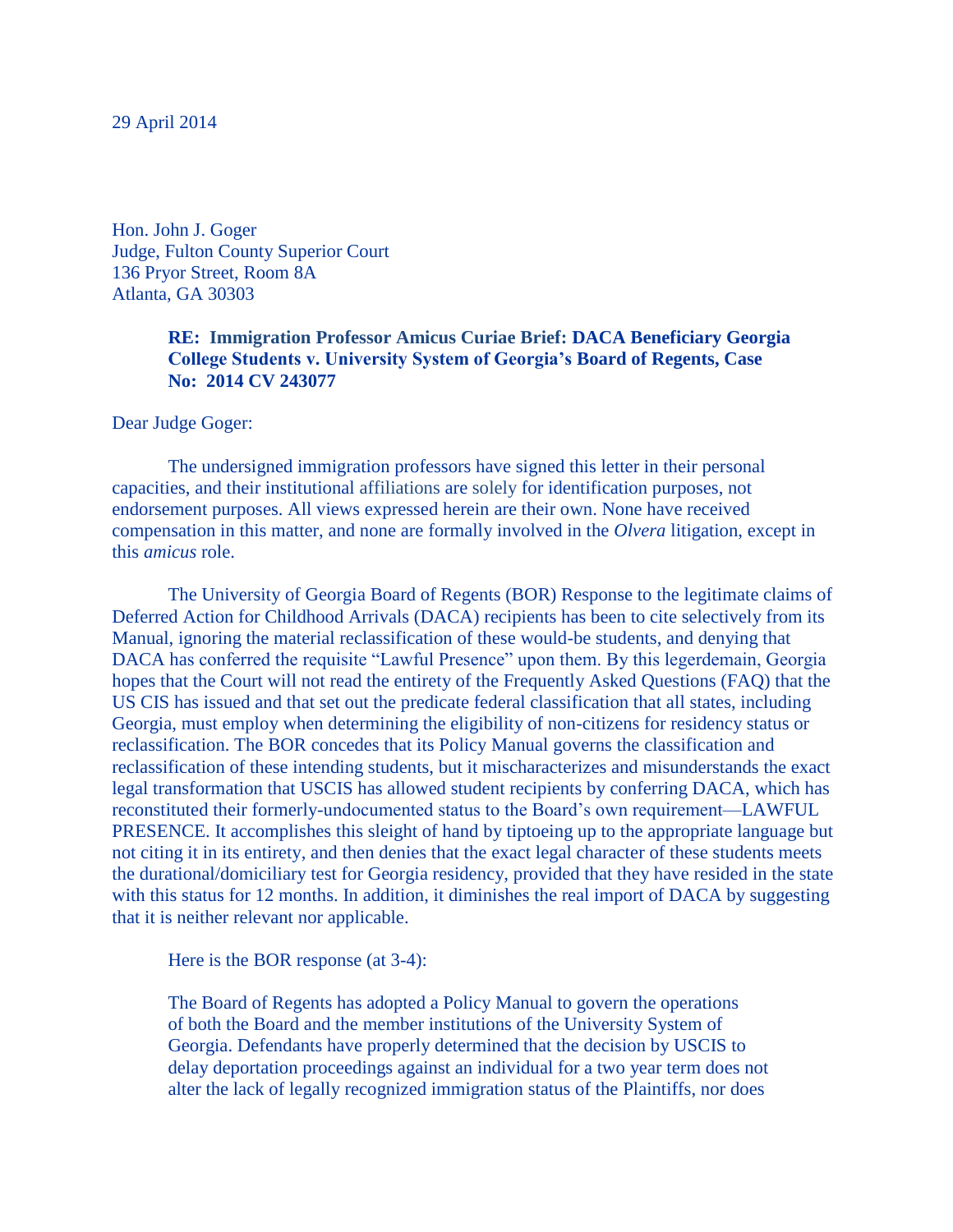the exercise of prosecutorial discretion confer any rights, privileges, or recognition upon the Plaintiffs other than an acknowledgement that deportation will be delayed by a period of up to two years from the date of issuance of the 1-797. The deferred action granted under the auspices of the two intra-agency employment memoranda issued within the Department of Homeland Security ("DHS"), the parent agency of US CIS, does nothing more than acknowledge that an individual can delay deportation proceedings if an individual meets certain criteria established by DHS, the prosecutorial agency. *See* DHS, FREQUENTLY ASKED QUESTIONS ABOUT DEFERRED ACTION FOR CHILDHOOLD ARRIVALS (2012), *available at* <http://www.dhs.gov/deferred-action-childhood-arrivals> (Q l: Answer-Deferred action is a discretionary determination to defer removal action of an individual as an act of prosecutorial discretion.). The decision to exercise prosecutorial discretion does not grant any rights, privileges, or status to Plaintiffs beyond the determination that neither USCIS nor DHS will actively seek the deportation of an individual granted deferred action during the two year period [4] from the date of issuance of the I-797. *ld.* (Q7: Answer- Deferred action is a form of prosecutorial discretion that does not confer lawful permanent resident status or a path to citizenship. Only the Congress, acting through its legislative authority, can confer these rights.).

However, the entire FAQ No. 1 is inconveniently specific for the BOR position, as the Board mistakes lawful STATUS—not mentioned or anticipated by Georgia law or BOR Policies—with lawful PRESENCE, which is the language of its residency policy, as conceded by the Board in its response Brief. Reading the entire FAQ makes short work of the Board's position (bolded in red), and makes it clear that is does much more than the *de minimis* effect the Board contends DACA confers (it contends that DACA "does nothing more than acknowledge" delay of deportation):

#### **Q1: What is deferred action?**

A1: Deferred action is a discretionary determination to defer removal action of an individual as an act of prosecutorial discretion. For purposes of future inadmissibility based upon **unlawful presence**, an individual whose case has been deferred is not considered to be unlawfully present during the period in which deferred action is in effect. **An individual who has received deferred action is authorized by the Department of Homeland Security (DHS) to be present in the United States, and is therefore considered by DHS to be lawfully present**  during the period deferred action is in effect. However, deferred action does not confer **lawful status** upon an individual, nor does it excuse any previous or subsequent periods of unlawful presence.

Nowhere in its reply brief does the BOR acknowledge this bolded language, which is the proper and controlling nomenclature—in DACA and in the Georgia regulation 4.3.4 (Verification of Lawful Presence). The BOR appears to anticipate that others will not read the full DACA information, or even its first point, and that others will also confuse the different status designations "lawful status" with "lawful presence." However, the requirement is clear, and simply wishing it were otherwise does not make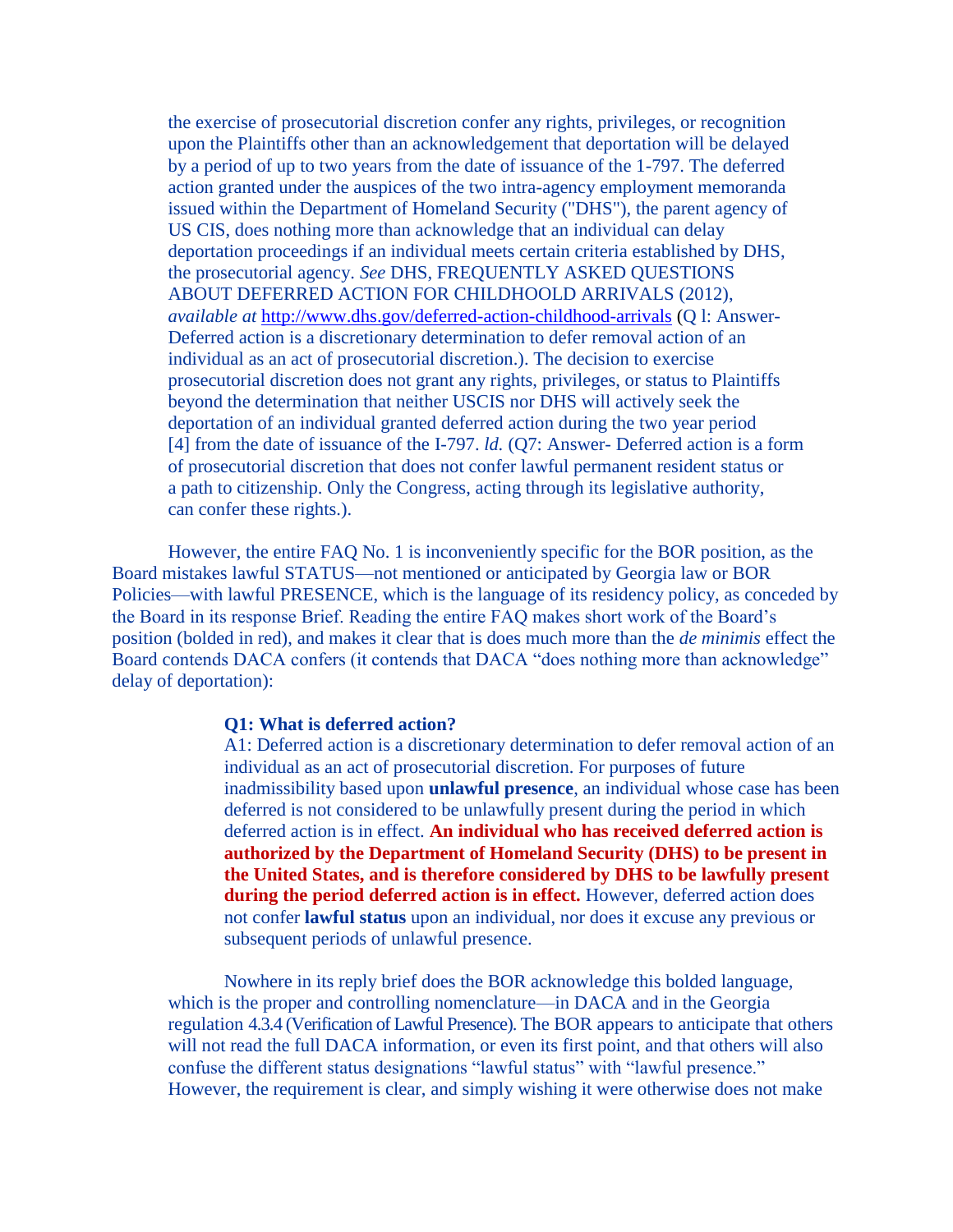that difference disappear. Here is the actual and full requirement, taken from the BOR Policy Manual:

# **4.3.2.3 Non-Citizens**

A non-citizen student shall not be classified as in-state for tuition purposes **unless the student is legally in this state** and there is evidence to warrant consideration of in-state classification as determined by the Board of Regents. Lawful permanent residents, refugees, asylees, or other eligible noncitizens as defined by federal Title IV regulations may be extended the same consideration as citizens of the United States in determining whether they qualify for in-state classification. . .(emphasis added)

### **4.3.3 Tuition Differential Waivers**

See Section 7.3.4 of [this Policy Manual](http://www.usg.edu/policymanual/section7/C453/) for instances in which an institution may waive the differential between in-state and out-of-state tuition.

## **4.3.4 Verification of Lawful Presence**

**Each University System institution shall verify the lawful presence in the United States of every successfully admitted person applying for resident tuition status,** as defined in [Section 7.3](http://www.usg.edu/policymanual/section7/C453/) of this Policy Manual, and of every person admitted to an institution referenced in [Section 4.1.6](http://www.usg.edu/policymanual/section4/C327/#p4.1.6_admission_of_persons_not_lawfully_present_in_the_united_states) of this Policy Manual.

As can be readily seen, there is linkage between 4.3.2.3 and the core 4.3.4, which cites law presence, such as that conferred by DACA. The examples of refugees and asylees is helpful, as neither of those categories is a lawful permanent resident and the unmentioned Deferred Action criteria are specifically elaborated in 4.3.4. Other groups that might plausibly fit into this lawfully present grouping would be refugees, asylees, Temporary Protected Status persons (such as Somalis, at the present), and others with Advanced Parole and the like—all permanently residing while in that status, under color of law. While Georgia might not have anticipated that there would ever be large numbers of DA recipients, its Policy language clearly allows them to form the requisite intent and residence.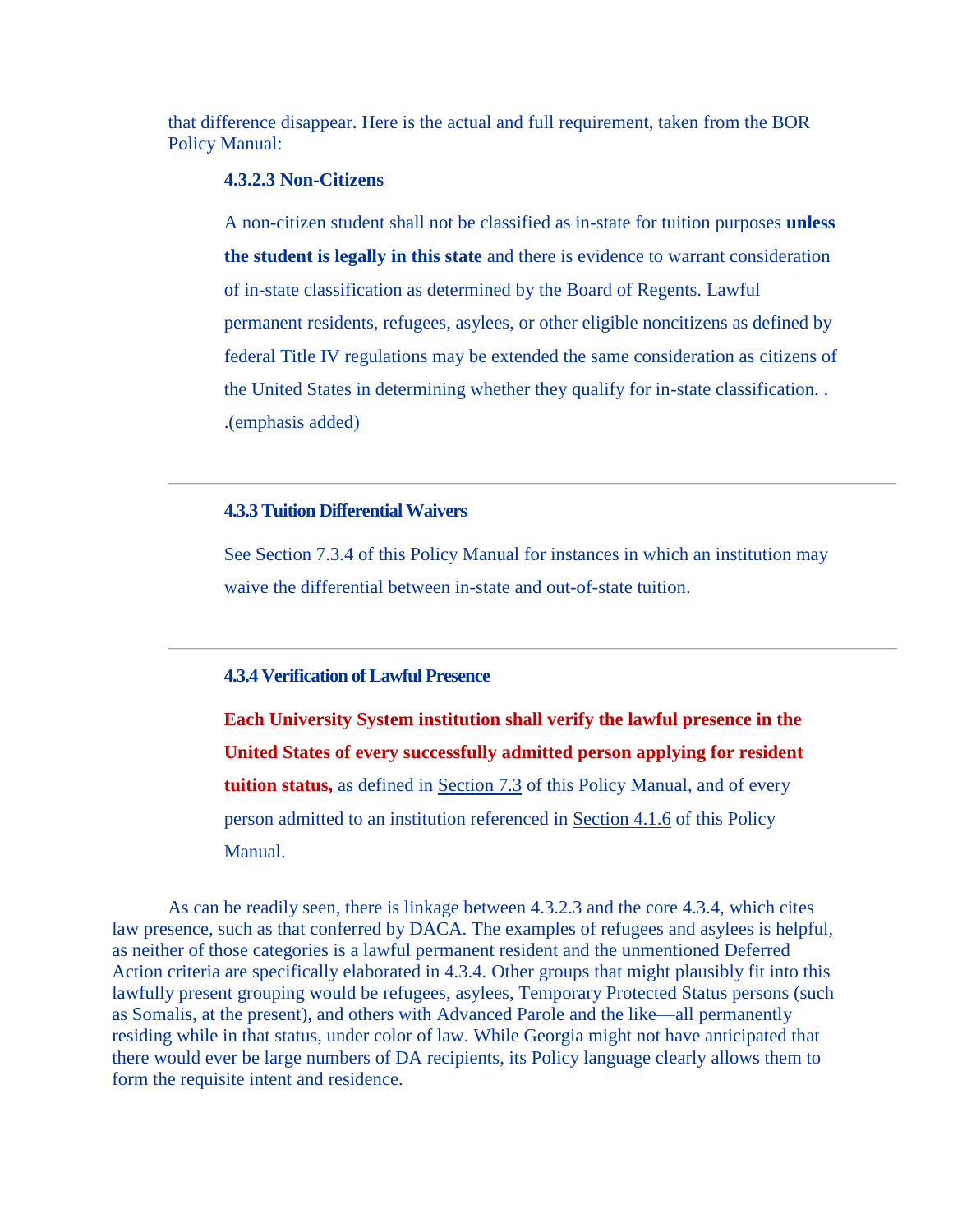We urge the Court to read this in its clear and intended meaning and characterize these students properly as holding the DACA lawful presence. Should they not be renewed (which the Board makes a big point, although the Obama Administration has already begun to set out the renewal process), their eligibility would also expire, the same way that students who received residency and then moved to Florida and continued school enrollment would lose their residency status: once earned, Georgia residence would only continue as long as they continued to hold all the earmarks of residency. The chimerical removal of DACA from DACA participation would, like any other disqualifying characteristic, render them ineligible. That this might occur—a concededly unlikely executive action, once granted—cannot be used as a scare tactic to refuse to extend their Georgia residential status in the first place.

In a nutshell, DACA recipients who can meet the durational requirement while in DACA status are clearly qualified to receive resident tuition status. It is not federal law that grants them this eligibility, but Georgia law and policy on their face. We urge the Court to order their eligibility, as applied. This is simple arithmetic, and the only fair reading possible.

Sincerely,

Michael A. Olivas William B. Bates Distinguished Chair in Law University of Houston Law Center

Stephen Lee Assistant Professor of Law University of California, Irvine

Rachel E. Rosenbloom Associate Professor Northeastern University School of Law

Wendi Adelson Clinical Professor and Director, Medical Legal Partnership Florida State University College of Law

Careen Shannon Adjunct Professor of Law Director, Immigration Law Field Clinic Benjamin N. Cardozo School of Law

Rev. Craig B. Mousin Adjunct Faculty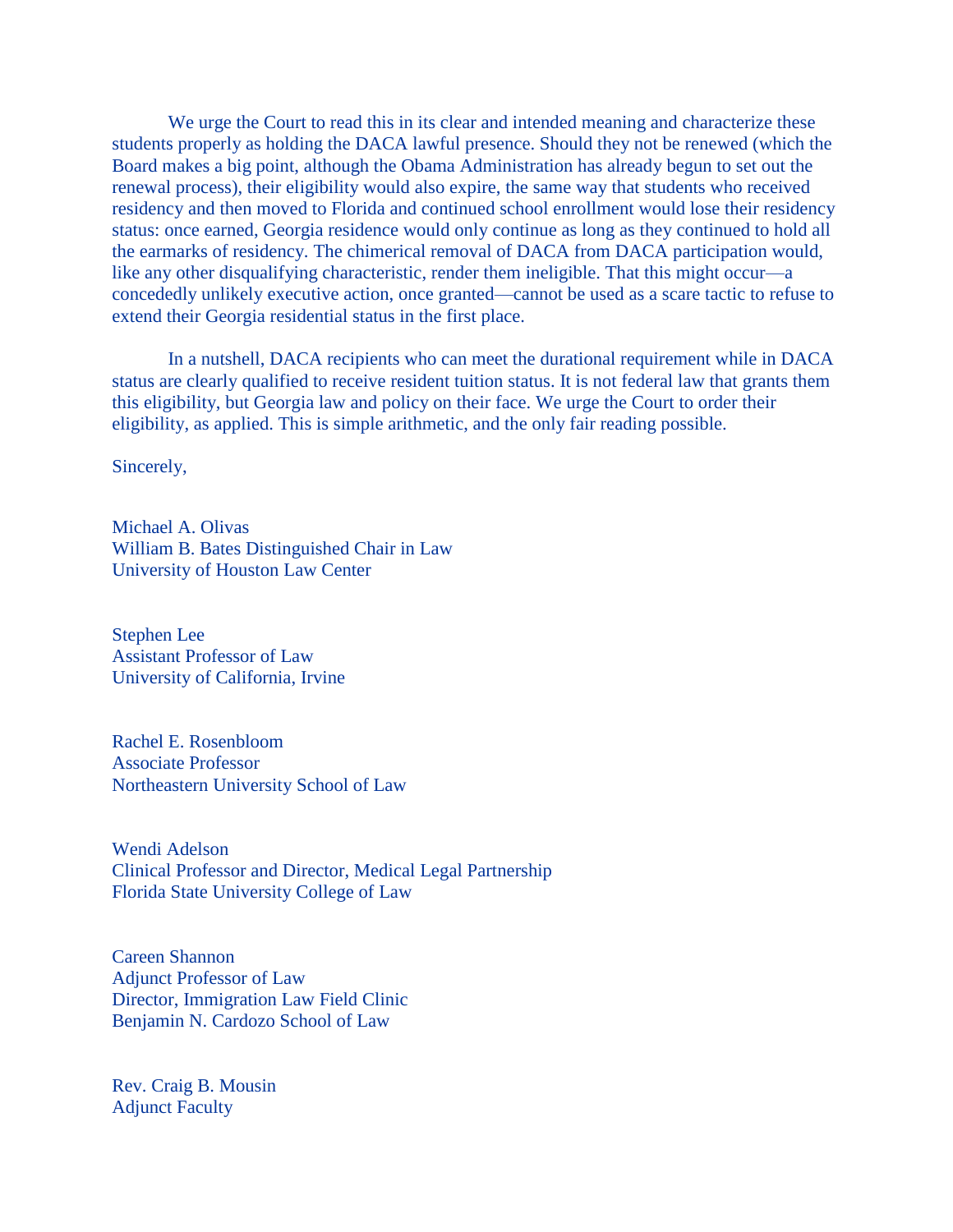#### DePaul College of Law

Alan Hyde Distinguished Professor and Sidney Reitman Scholar Rutgers University School of Law, Newark

Stephen Yale-Loehr Adjunct Professor Cornell Law School

Kit Johnson Associate Professor of Law University of Oklahoma College of Law

Jaya Ramji-Nogales Associate Professor of Law Co-Director, Institute for International Law and Public Policy Temple University, Beasley School of Law

Victor C. Romero Maureen B. Cavanaugh Distinguished Faculty Scholar & Professor of Law The Pennsylvania State University, Dickinson School of Law

Joseph Rosen Adjunct Professor John Marshall Law School, Atlanta

Karen Musalo Bank of America Foundation Chair in International Law Professor & Director, Center for Gender & Refugee Studies U.C. Hastings College of the Law Kristina M. Campbell Associate Professor of Law Director, Immigration and Human Rights Clinic University of the District of Columbia David A. Clarke School of Law

David Abraham Professor of Law University of Miami School of Law